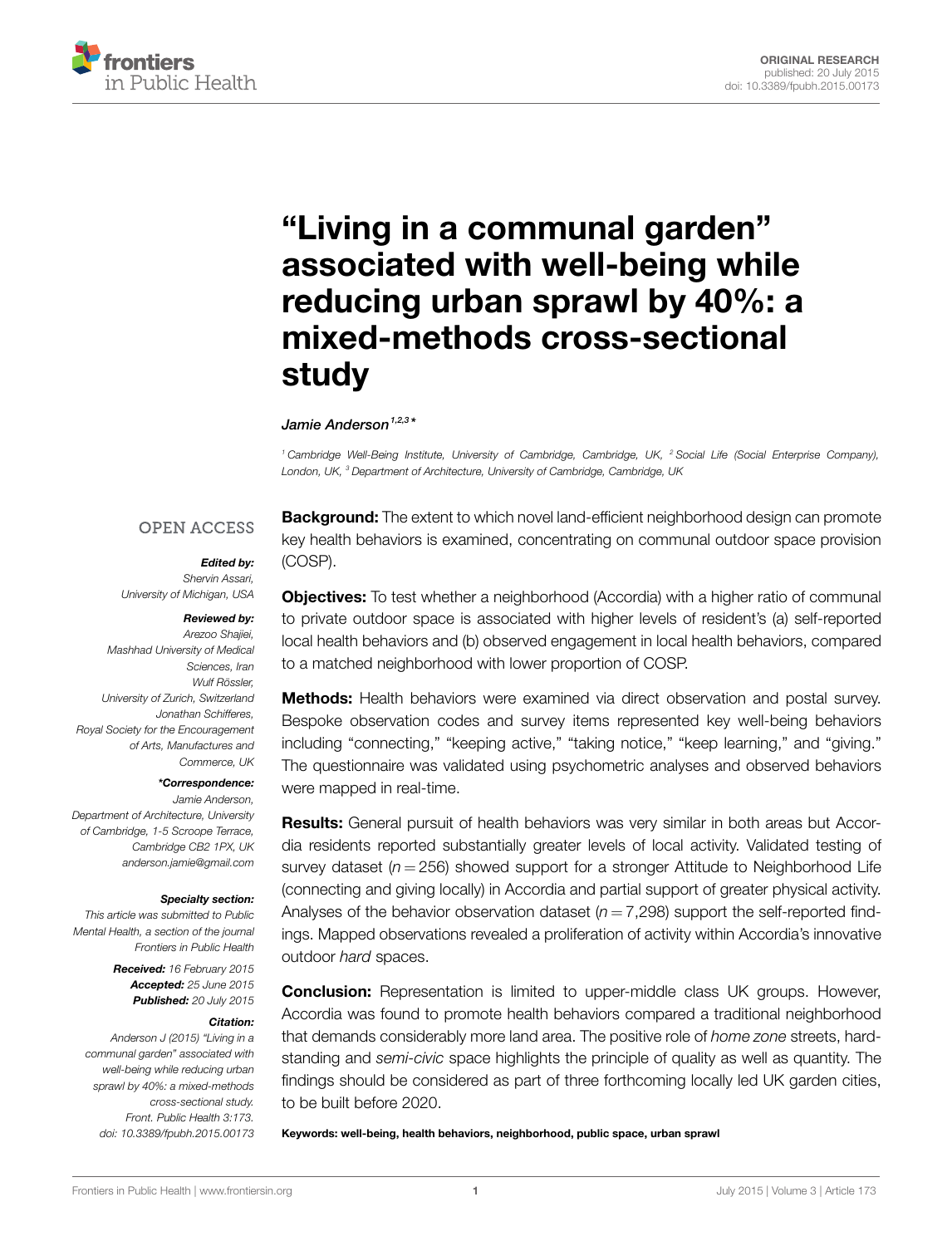# **Introduction**

The previous UK coalition Government announced the building of three *garden cities* before 2020([1](#page-12-0)). Within its prospectus, the Government states that they do not wish to impose a definition of what garden cities are. However, among other principles, it is set out that local authorities may consider the inclusion of private gardens, generous green space, and allotments, while avoiding *urban sprawl* [\(1\)](#page-12-0). Within this study, the idea of reduced private garden space, in proportion to communal outdoor space provision (COSP), is tested as a way to promote healthy and vibrant communities, while reducing encroachment on countryside and green belt.

It is claimed that early pioneers – such as Ebenezer Howard's garden city movement, were visionary in their ambitions for high well-being communities([2](#page-12-1)) and several garden city principles are associated with activities that are good for health. Positive features include amount of green space in relation to walking for pleasure and physical activity, children's play, and socializing([3](#page-12-2), [4](#page-12-3)). However, the current evidence base thus far often relies upon non-validated measures, self-reported findings, and a distinct lack of experimental studies([5,](#page-12-4) [6\)](#page-12-5). Limited research has demonstrated the perceived importance of private gardens for well-being, particularly among older people([7](#page-12-6)). A wider body of research has begun to show that communal gardens can have beneficial impacts for well-being, in the UK [\(8\)](#page-12-7) and beyond([9](#page-12-8)). Well-being insight pertaining to urban and hardlandscaped types of public space, such as squares and boulevards, is narrow([5\)](#page-12-4).

Drawing upon the "Five-Ways to Well-being" activity framework and a mixed-methods approach, this study focuses on the question: does a neighborhood with more communal than private green space promote *Five-Ways* health behaviors among local residents? The research also asks the question: which *types* of outdoor civic space are observed to be the most popular among residents?

The Five-Ways were identified by the New Economics Foundation (*nef*) when summarizing evidence on well-being, produced as part of the Foresight Report (2008) on Mental Capital and Well-being [\(10](#page-12-9), [11\)](#page-12-10). The Five-Ways comprises (a) Connect, (b) Keep Active, (c) Take Notice, (d) Keep Learning, and (e) Give. Quantity and quality of individual social connections are critically correlated with subjective well-being (SWB) [\(12](#page-12-11)[–16](#page-12-12)). Being physically active is associated with higher SWB and the prevention of a range of chronic physical diseases([17,](#page-12-13) [18\)](#page-12-14). Taking notice (or mindfulness) has been strongly linked with higher SWB and fewer negative symptoms, such as anxiety or depression([19–](#page-12-15) [21](#page-12-16)). Continued learning though life is associated with SWB and cognitive development([22](#page-12-17)–[24](#page-12-18)) and altruistic experiments and large scale observational studies have strongly linked pro-social activity with happiness([25,](#page-12-19) [26](#page-13-0)).

In summary, there is no lack of evidence showing why the Five-Ways activities are important for health and high SWB. This research builds on this evidence by demonstrating how the limited provision of private gardens, in proportion to COSP, may be linked to several domains within the Five-Ways activity framework.

# **Objectives**

The primary objective of the study is to determine whether the prevalence of Five-Ways health behaviors is associated with a higher COSP among upper-middle-class residents in Cambridge (UK). The secondary objective is to identify specific types of COSP associated with observed behaviors.

# **Materials and Methods**

# **Study Design**

The research comprised a mixed-methods cross-sectional study undertaken in 2012. The prevalence of health behaviors was measured in a neighborhood with few private gardens but, has a high volume of COSP, and a second area where most houses have private gardens (but a relatively low amount of local COSP). Both areas comprised predominantly upper-middle class residents and had similar general urban design characteristics. The analysis not only concentrates on amount of COSP but also considers four key types of COSP: green space, play and sports areas, *hardcivic*, and *semi-civic* spaces. Although these types of space are often referred to by urban designers and town planners, their significance in terms of their effect on human health and wellbeing is not adequately understood. The two areas were compared using both self-report and direct observation datasets. As well as residents reporting on their activity, residents behavior was also observed directly as they went about their neighborhood day-today outdoor activities. The behaviors were mapped so that the results can be more clearly related to specific types of COSP. Differences between neighborhoods and differences between datasets were compared, taking important confounding and biases into account.

### **Setting**

The neighborhood with abundant COSP is named Accordia. The design of this neighborhood was driven by a unifying idea of "living in a garden"([27\)](#page-13-1). Considerable native landscape was integrated into the design and a very small number of trees were felled, so that Accordia boasts more than 700 mature trees. Perhaps, the most radical aspect of the design is that only around 25% of the residents have a private garden. Instead, many homes have access to interior terraces on the first and/or second floors, internal courtyards, or semi-private community gardens. They also enjoy good access to countryside via an adjacent green corridor (see Supplementary Material). However, within the neighborhood itself and as shown in **[Table 1](#page-2-0)**, all Accordia residents share 3.8 hectares of COSP, which represents approximately 39% of this land area. In contrast, this area was compared to a neighborhood in Castle that comprises 1.8 hectares of COSP, around 11% of the total area.

Within this communal space provision, Castle residents are furnished with a green space and a play and informal sports area. Whereas Accordia provides two key additional types of COSP: hard-civic and semi-civic. Further details of different types and sub-types of COSP are provided within Sections 1.1 and 2.1 of Supplementary Material. With the exception of the semi-civic space, all COSP within both areas are accessible to the general public, as well as local residents.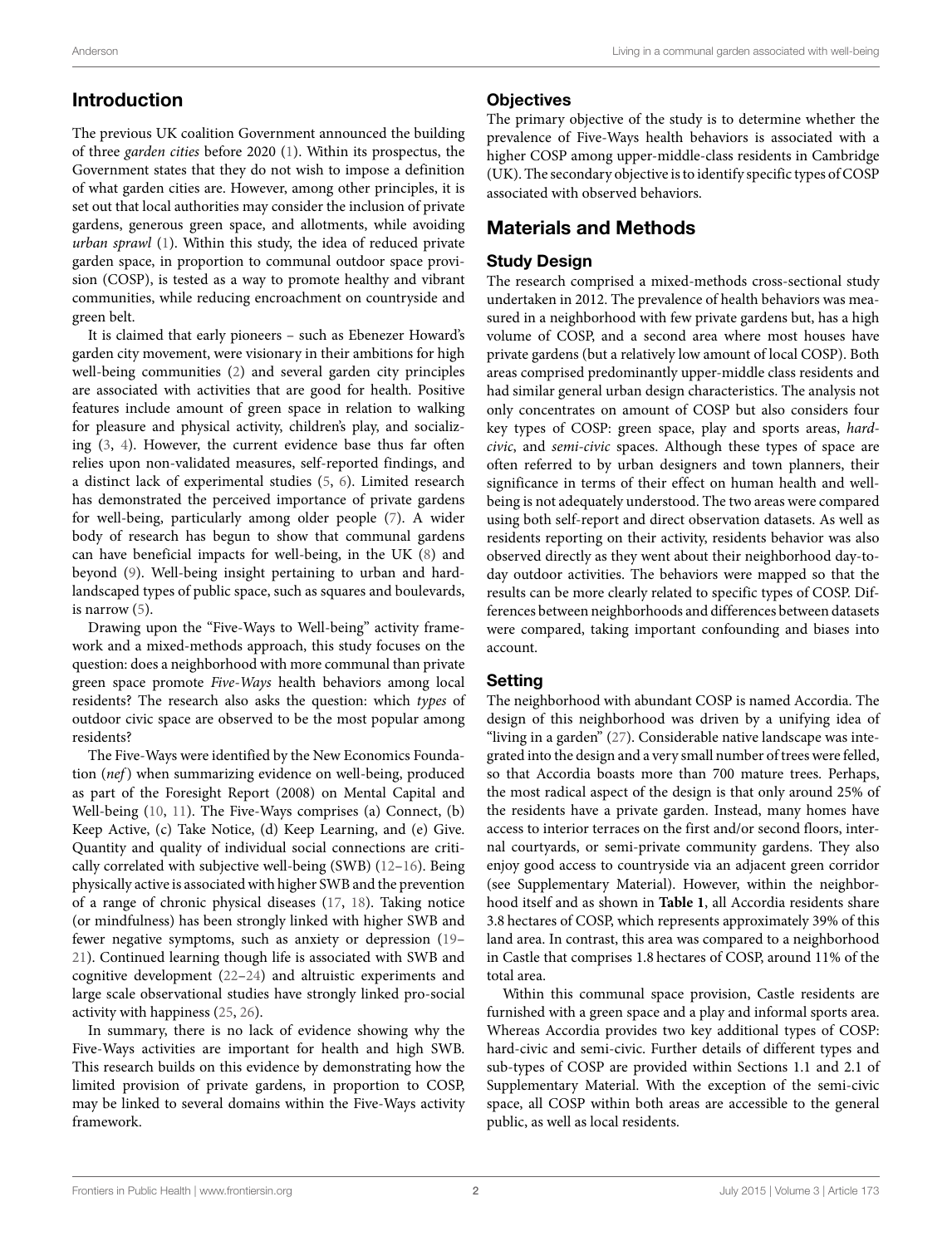#### <span id="page-2-0"></span>**TABLE 1 | Summary comparison of COSP in Accordia and Castle**.

|                       | Accordia |     | Castle |               |
|-----------------------|----------|-----|--------|---------------|
|                       | hec      | %   | hec    | $\frac{0}{0}$ |
| COSP                  | 3.8      | 39  | 1.8    | 11            |
| Private outdoor space | 0.6      | 5   | 7.3    | 44            |
| COSP types            |          |     |        |               |
| 1. Green space        | 2.6      | 28  | 1.4    | 9             |
| 2. Play and sports    | 0.2      | 1.7 | 0.4    | 2.2           |
| 3. Hard-civic         | 0.8      | 8.4 |        |               |
| 4. Semi-civic         | 0.2      | 2.4 |        |               |

*hec, hectares.*

Accordia residents moved into the first phase of this development in 2006, which is situated on the southern edge of Cambridge city center, in the UK. Castle is found on the northern edge of the same center and was built largely in the twentieth Century. Both neighborhoods are well-educated, middle-to-high-income areas, which are fairly typical of Cambridge but not representative of the wider UK [\(28\)](#page-13-2). Prior to empirical study, 2011 UK Office of National Statistics (ONS) data were collated at Output Area (OA) and Lower Layer Super Output Area (LSOA) levels. These showed residents in Accordia and Castle have, on average, very similar levels of education, home ownership, household composition, employment status, self-reported health, and constitute largely of a white ethnic background([28](#page-13-2)). As well as having similar sociodemographics, the two neighborhood were matched in terms of general urban design characteristics. For example, they share similar levels of arterial road connectivity, building density, massing, building line, and land-use. Both areas are relatively disconnected from their immediate hinterland, but Accordia is moderately more cut-off and cul-de-sac in nature. Further details of the matching are provided within Sections 1.2 and 1.3 of Supplementary Material.

### **Participant Selection**

A postal survey was distributed to each household within both neighborhoods. The questionnaire was presented with a cover letter and an incentive prize draw, providing the possibility of winning generic shopping vouchers. Approximately 32% of the households in each neighborhood completed the postal questionnaire. The second mode of participant data collection was direct behavior observation. This involved observing residents going about their lives within each neighborhood's COSP. Observations were not limited to particular socio-demographic grouping. All questionnaires and behavior observations were carried out between April 22nd and June 13th, 2012. The questionnaires were administered at the beginning of this period and observations were gathered at consistent intervals throughout the 8-week period. No follow-up measures have been undertaken to date.

# **Variables**

As outlined above, the key outcomes studied were the Five-Ways health behaviors closely associated with sustained well-being, each of which were included as *a priori* variables within the questionnaire. Additionally, the pursuit of the Five-Ways generally and locally were distinguished, with the latter forming the principle focus of enquiry. Behavior observation of local residents focused on the first three of the Five-Ways, since they are particularly relevant to urban design, namely, Connect, Keep Active, and Take Notice (i.e., the Three-Ways). The remaining two, "keep learning" and "give" are less easy to observe and measure in the context of people using outdoor space. Accordingly, the following three behavior types were examined:

- 1. Connecting with other people, whether familiar or strangers (e.g., talking and listening);
- 2. Engaging in physical activity (e.g., competitive or casual ball games) and;
- 3. Taking notice or being aware of one's external environment (e.g., watching wildlife).

The primary predictor variable consisted of the proportionate amount of COSP, in relation to private outdoor space provision (POSP). Volume of COSP refers to the amount of space within a neighborhood boundary that is not inhabited by residential, commercial or public buildings, or private gardens. Whereas POSP typically excludes private building footprints that includes private garden areas and driveways. Together, these can be expressed as a simple ratio of COSP:POSP. The secondary predictor of health behaviors in this study was type of COSP. This paper concentrates on four key categories: green space, play and sports, hard-civic, and semi-civic. Two key sub-types of hard-civic space are also highlighted: *home zone* and hard-landscaped spaces. Each of the above categories and sub-categories are described in more detail within Supplementary Material.

Potential confounding factors were considered within the study. In particular, socio-demographics that may be correlated with health behaviors were taken into account. For example, level of education, which may theoretically be associated with continued learning through life. Care was taken to check whether these potential confounding characteristics were found to be significantly different between the two areas.

Finally, selection and detection biases were also incorporated. Selective migration is a critical factor when considering the potential causal role of COSP:POSP ratio([3](#page-12-2), [4](#page-12-3)). This bias involves residents moving to an area that suits their needs or predispositions, rather than moving to an area which, in turn, influences their health behaviors. Two types of detection bias were also incorporated: (a) population size and (b) *visiting* users. First, the two neighborhoods are built at similar housing density but one has a larger geographical area and therefore includes more housing. The two neighborhoods also varied in average persons per household. The combined differences in the number of houses and household size affect the likelihood of observing residents outdoors (i.e., higher critical mass brings greater likelihood of direct observation). The two factors were united as an estimated population size variable to be incorporated in behavior observation analyses. Second, in order to address the principle research question within the behavior dataset, the proportion of nonresidents was also estimated. The use of this variable ensured that analyses were focused upon the local population and not visitors.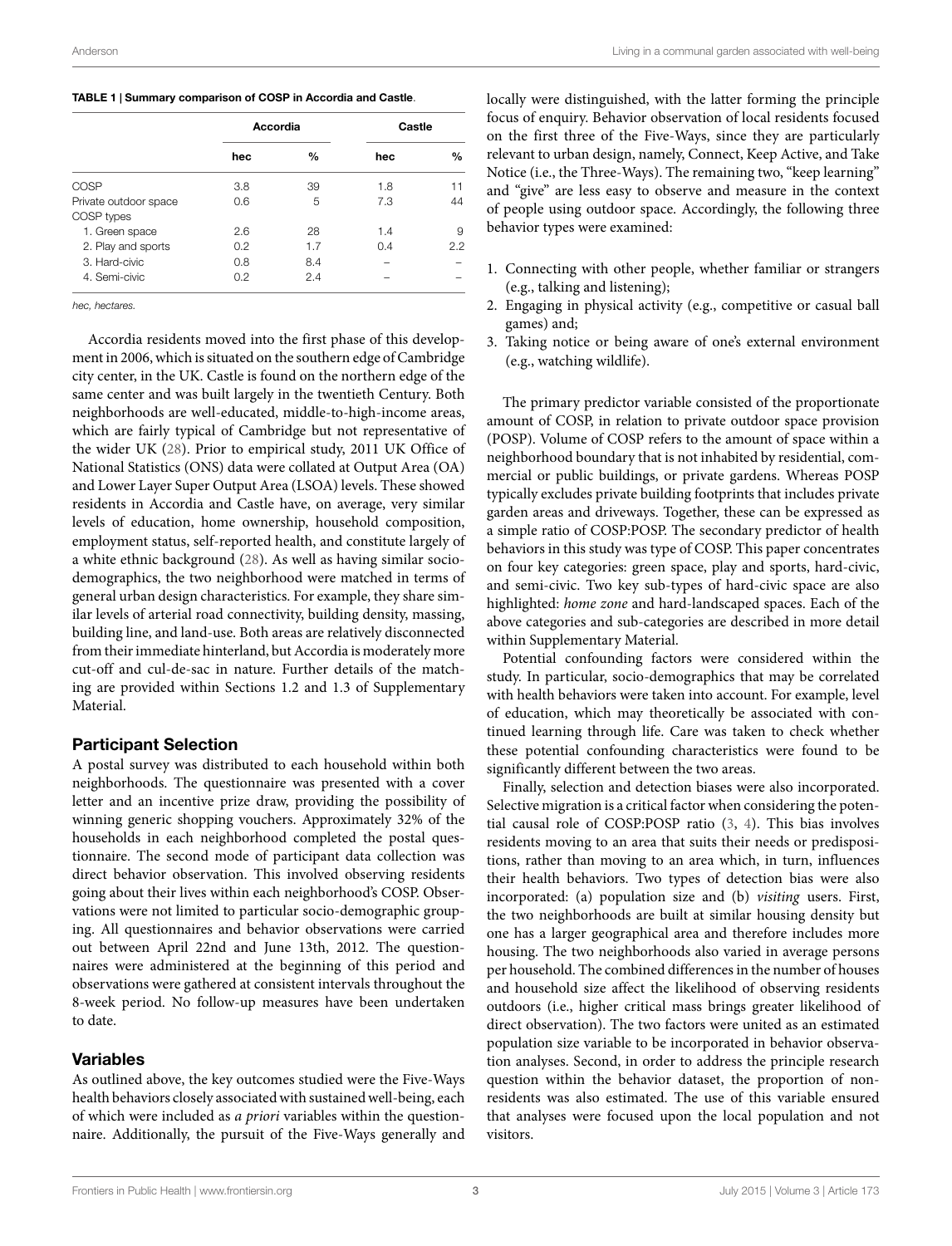#### **Measurement**

It was not possible to find a single extant robust questionnaire covering the Five-Ways. Instead, a robust bespoke questionnaire was developed. Items were drawn upon from related questionnaires, or new items were created to reflect the five *a priori* constructs. The majority of items within each of the five scales tapped general behaviors that were deemed to serve as a means to attain goals implied by each of the Five-Ways (e.g., "use stairs instead of lifts" – to Keep Active). In order to test the principle hypothesis, several items within each scale included local or neighborhood-specific items (e.g., "play ball games around the neighborhood" – also to Keep Active, but locally). Where new survey items were generated, this was in part informed by focus groups with residents from both neighborhoods. The questionnaire was critically evaluated by experts in metric and scale development and piloted with a small number of *lay* persons.

The volumes of COSP and POSP were measured in AutoCad software, using base plans acquired via Digimap, a service providing maps and geospatial data for higher education in the UK. These maps are authored and licensed by Ordnance Survey. Types of COSP were determined using two separate taxonomies. The first represents previous government planning guidance PPG17: Planning for Open Space, Sport, and Recreation([29\)](#page-13-3), which includes criterion for distinguishing nine types of space. The second framework authored by Danish urban designers and architects([30\)](#page-13-4) offers 12 types of space, several of which overlap with PPG17 categories. The two frameworks were selected as together they represent a comprehensive coverage of both hard urban space types (e.g., squares and boulevards) and green space types (e.g., allotments and parks). Four additional sub-types of space were also introduced where neither PPG17 nor Gehl categories offered sufficient description (see Supplementary Material). Assessment criteria were applied by an experienced urban design practitioner (Jamie Anderson) and checked by a qualified architect and professor of environmental design.

A customized instrument was also created for the direct observation of the Three-Ways. Activity codes were chosen to reflect the Three-Ways behavior types, representing a combination of *nef* example behaviors, System for Observing Play and Recreation in Communities (SOPARC) coding tool [\(31](#page-13-5)), together with preliminary observation carried out during pilot stages. A clear implementation protocol was also piloted drawing upon the validated SOPARC tool. Implementation involved the researcher blending into COSP settings. For example, observation sessions were undertaken on a bicycle in the public highway and activities were coded, once residents had been passed. A digital tablet with a 3G connection was utilized, giving the impression of someone checking e-mails or surfing the Web. Where possible, a primary and secondary activity, as well as subjects' gender, estimated age and location within the setting were coded, using a predefined list (Supplementary Material).

Each neighborhood was observed five-times-a-day, five-daysa-week including weekends, Fridays (a unique weekday) and two other random weekdays. This selection is based on the work of Hardie et al.([32\)](#page-13-6) who found these days to be representative of a typical week. In order to avoid normal weekday working and school times, observation sweeps were made at approximately

8 a.m., 12.30 p.m., 4 p.m., 5.30 p.m. and 7 p.m. A coin was tossed to decide which neighborhood to visit first and observation sessions, conducted in the separate areas, were made within 20 min of each other. The use of a coin introduced randomization to the collection process and the close-knit timings helped to ensure that weather conditions were similar for both areas, in each session.

Ethical approval was sought for a separate strand of the study involving participants wearing global positioning system (GPS) recorders but, not for direct behavior observation. This aspect of the research did not involve the following of individuals or reveal personal information. Instead, a community was observed going about day-to-day life in public highways and outdoor neighborhood spaces. Anonymity was maintained within the mapped representation of data.

In order to understand the main reasons why residents chose to live in their neighborhood, an instrument developed by Frank et al.([33\)](#page-13-7), was incorporated to the questionnaire. The instrument includes 12 items (i.e., 12 reasons). Three new reasons were added that had featured within focus groups in both neighborhoods. These included (1) Quality of architecture; (2) Proximity to communal green; and (3) Immediacy of recreational and cultural opportunities. Participants were required to rank the appropriate level of importance using a five-point Likert-type scale.

Weather data were gathered retrospectively, from the National Climate Information Centre (NCIC) and the proportion of visitors was measured via a survey of COSP users across each neighborhood ( $n = 189$ ). The survey involved the researcher presenting users with *a priori* neighborhood boundary (defined by local residents). Where a participant stated that they live outside this area; for the purposes of the study, they were deemed to represent a visitor. Additional potential cofounding, such as cultural influences (e.g., festivities) and economic factors (e.g., permanent opening or closure of shops), were also monitored throughout the 8-week study.

### **Study Size**

As the research question concentrated on residents living within each of the two neighborhoods, the size of the questionnaire study was limited to all households within these geographic areas and the number of postal surveys returned. The size of the behavior observation study was not based on formal power calculations. Instead, a sufficient number of observation periods were calculated based on pilot observations and conservative estimates of persons expected, per observation session. Pilot work showed that, on average, four to seven people engaged in one of the Three-Ways, per session and area. This was considered to represent a conservative expectation for a typical session in spring. On this basis, it was estimated that 200 observation sessions would provide a minimum of 800 observations in each neighborhood. This projected dataset was deemed large enough to detect small Three-Ways effect sizes, with sufficiently narrow confidence intervals to provide statistically meaningful insights.

#### **Quantitative Variables**

Within the design of the Five-Ways questionnaire and subsequent analyses, two key groupings were applied. Where possible, survey items sought to use frequency response options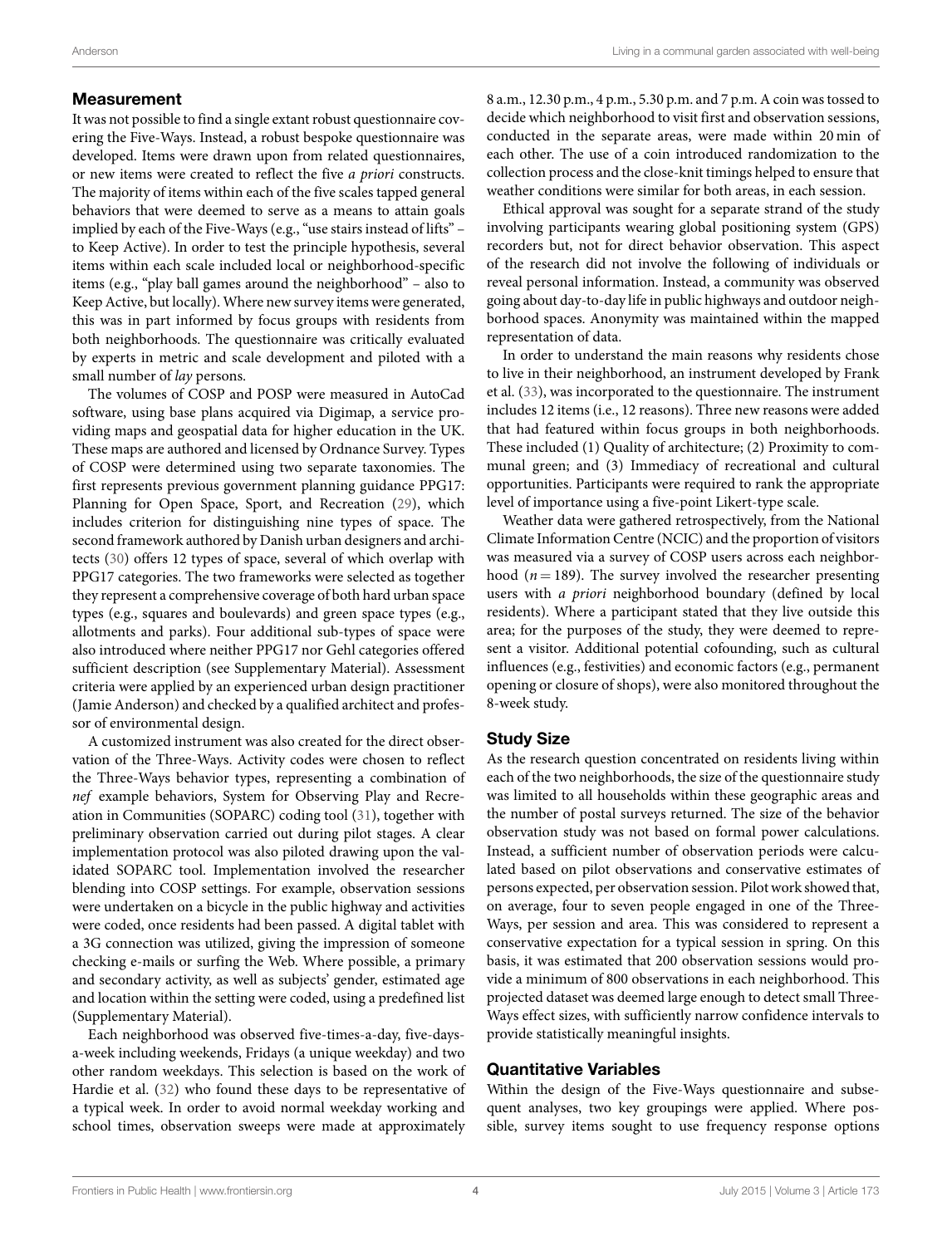with as much specificity as possible. However, rather than using an artificially precise continuous measure, seven and five-point descriptive scales were used. Where an item sought information on a memorable activity, such as *playing a competitive ball game*, participants were asked how often they had engaged in the behavior in the past 4 weeks using a seven-point descriptive scale, ranging from *never* to *everyday*. In the case of more informal and episodic activity, such as *greeting people around the neighborhood*, a five-point adverb-based scale was used, ranging from *never* to *always*. The second grouping within the survey dataset involved the interpretation of factor analysis (FA), using Varimax and Oblimin rotations. This process involved the use of established objective procedures to find interpretable item groupings, which were named on the basis of face-value interpretation. Further details of both grouping approaches are provided in Section "Specific Factor Differences" and are to be reported elsewhere.

Once coded using specific behavior types, observation data were combined into one of the Three-Way categories. This process was based on the interpretation offered by *nef*, Jamie Anderson, and examples provided by local residents within focus groups. Analysis of participants ranking of reasons for choosing their neighborhood involved using the cut-point "very important." Where a resident selected this response option, it was considered to be indicative of a strong preference for a local resource or opportunity, at the time of choosing among alternatives.

### **Statistical Methods**

All statistical analyses were undertaken in SPSS software. Categorical socio-demographic information for each neighborhood was compared using Chi-Square tests of independence. Where quantitative scale measures were used, independent *t-tests* were used to compare areas. Statistically significant differences ( $p > 0.05$ ) were not found for potential socio-demographic confounding factors and were therefore not used within the subsequent Five-Ways analysis. The author is not aware of factors that are strongly associated with the Five-Ways and should be controlled when small differences are found.

Factor analysis was utilized to test the independence of Five-Ways factors and reduce the dimensionality of the data, increasing the power of *post hoc* testing of differences between neighborhoods. Varimax rotations were used within the first FA and a number of solutions were explored around a specific number of factors. Items found to consistently cross-load, on at least two or three factors, and/or represent low loaders  $(<0.4)$  within each of the factor solutions, were removed to optimize validity. In addition, to safeguard against artifactual creation of facto structure, the pattern of high-loading items was also checked using a nonorthogonal Oblimin solution. Where valid and reliable *a priori* factors were uncovered, differences in area factor scores were tested using independent t-tests. Further details of the FA are to be published elsewhere.

Robust factors were totaled in an optimally weighted way by taking their first principle component (PC) as a way in which to summarize covariance in FA. Specifically, the items that loaded highly on confirmed *a priori* factors were combined into a location-specific score by this means. The weighting in a PC is optimal in the sense of allowing a larger role for items best correlating with all other items considered, which selects mildly for validity and reliability but does not sacrifice reliability by reducing the weighting of related items to 0 (i.e., not discarding them). The same procedure was replicated for the remainder factors, which, on the whole, consisted of generally rather than locally worded items.

Population size was calculated by multiplying the number of houses in each area by the average household size reported by residents within the postal survey. The proportionate difference in population size between the two areas was subtracted from overall aggregated behavior counts, in the larger neighborhood. The estimated proportion of visitors was also calculated for each separate area. This weighting calculation was based on the aforementioned user survey. The estimated proportion of visitors, in both areas, was also subtracted from the overall behavior counts. Once population size had been weighted and visitors extracted, percentages and percentage differences for each of the Three-Ways were then compared between neighborhoods. A measure of association was performed using the Pearson Chi-Square nonparametric test. Care was taken to check that assumptions of the test were not violated. In order to establish whether a result was statistically significant, the resulting Chi-Square score was compared to an appropriate critical value in a Chi-Square distribution. In order to establish magnitude of association a standardized odds ratio (OR) measure was chosen and used to calculate effect size measure was calculated.

The majority of participants in both neighborhoods completed most survey items. On average, 10% of responses were missing from each questionnaire item. Once a feasible model had been achieved using FA, the same model was replicated with the complete dataset and SPSSs imputed *mean* function was selected for missing cases. In the instance that an observation session had been missed within the behavior observation dataset, imputed calculations were not used, as a small proportion were missing (4%) and the available data were sufficient to obtain statistically significant findings.

# **Results**

# **Survey Participants and Bias Participants**

Approximately 320 questionnaires in Accordia and 480 questionnaires in the larger Castle were posted to individual households. Approximately 30% of potential households in each neighborhood completed and returned the survey. The median age of participants was 47 in Accordia and 54 in Castle. Although age range in both areas was relatively wide, children and teenagers below the age of 17 did not complete the questionnaire and are therefore not represented within the survey findings.

The cut-off date for the use of returned survey data were 8 weeks, coinciding with the completion of the behavior observation period. After 4 weeks, it was noted that substantially more females had responded than males. A request for more surveys completed by males was circulated via local Resident Associations. The number of male respondents increased but, overall, around 10% more females responded in both areas. No further attempts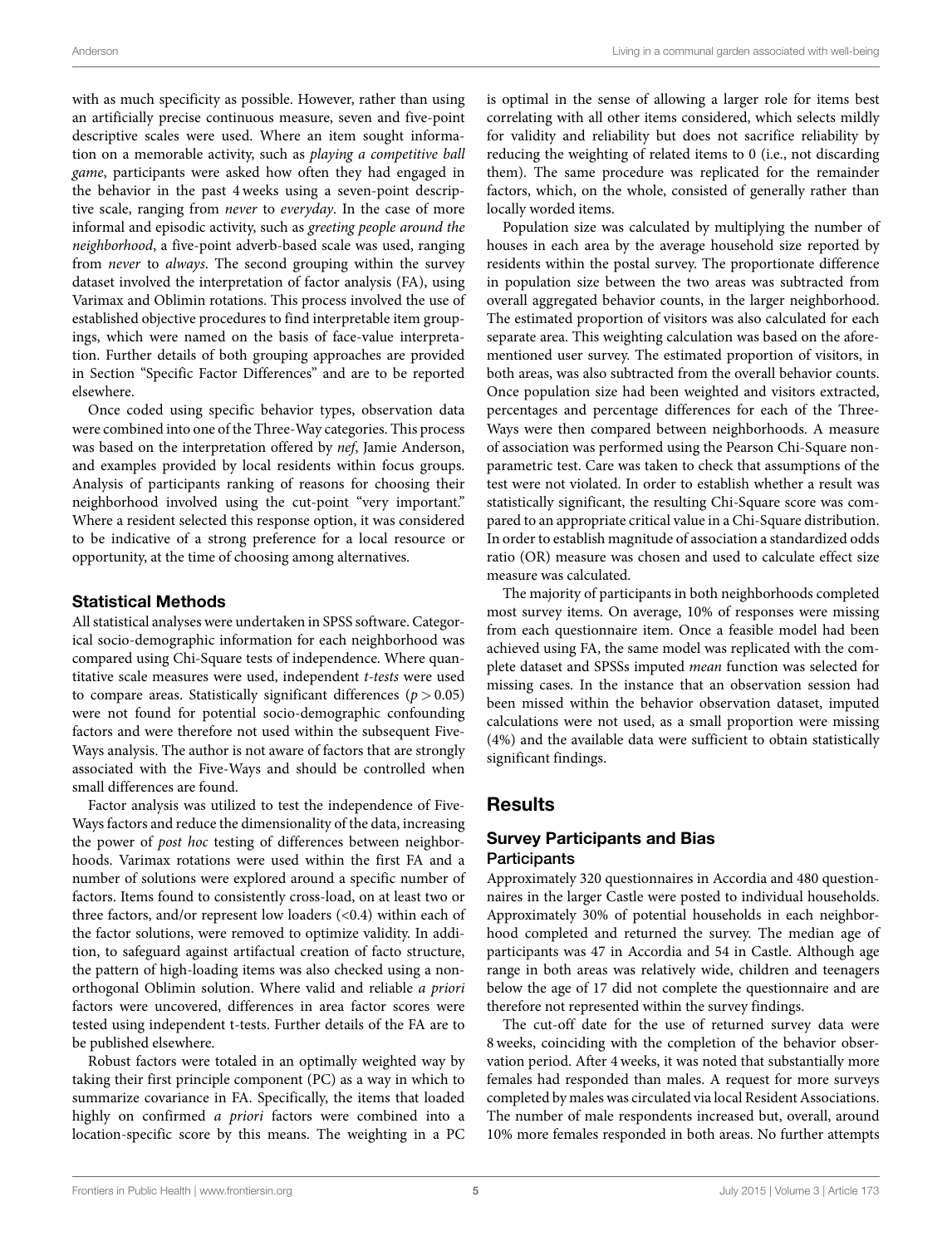were made to ensure that responses were representative. Where residents participated, it was commented that the questionnaire was interesting and well-presented. Reasons why the survey was not completed and returned by the majority of households were not uncovered.

**[Table 2](#page-5-0)** shows that most socio-demographics were not found to be statistically different between the neighborhoods. Six factors exhibited statistical differences, including married persons, single person households, size of average household, households with dependent children, household income, and average length of residency. The household size and number of dependent children differences may be explained by Accordia's average physical house size that, on average, is larger and lends itself to the accommodation of families. Castle also has a marginally higher proportion of lodgings rented by students whom listed themselves as single person households.

Household income and the average residency showed among the most significant differences ( $p < 0.001$ ) between the neighborhoods. The latter difference is expected as Accordia's first phase of development was completed just four years before the questionnaire was distributed.Whereas the Castle area was built earlier and experiences a stable population, exceeding the 10-year average tenure in England [\(34\)](#page-13-8). A household income of above £80,000 per annum was selected as an appropriate level of comparison because the proportion of people above this threshold, in both areas, represents the most substantial difference. For instance, in Accordia 42% of participants reported a household income above £80,000, compared to 19% in Castle. This difference may, in part,

<span id="page-5-0"></span>

|         | TABLE 2   Summary comparison of socio-demographics in Accordia and |  |
|---------|--------------------------------------------------------------------|--|
| Castle. |                                                                    |  |

|                          | Accordia | Castle    | $\chi^2$ (df) | t (df)          |
|--------------------------|----------|-----------|---------------|-----------------|
| Women (%)                | 58       | 61        | 0.21(1)       |                 |
| White ethnic             | 86       | 95        | 5.89(1)       |                 |
| background (%)           |          |           |               |                 |
| Divorced, separated or   | 12       | 17        | 1.53(1)       |                 |
| widowed (%)              |          |           |               |                 |
| Married (%)              | 74       | 58        | $6.23(1)$ *   |                 |
| Single person            | 14       | 24        | $6.28(1)$ *   |                 |
| households (%)           |          |           |               |                 |
| Average household size   | 2.9(1.4) | 2.2(1.1)  |               | $3.9(178)***$   |
| (persons)                |          |           |               |                 |
| Households with          | 50       | 27        | $13.45(1)***$ |                 |
| dependent child(ren) (%) |          |           |               |                 |
| Household                | 42       | 19        | $17(1)***$    |                 |
| income $>$ £80 $k$ (%)   |          |           |               |                 |
| Average residence        | 4(6.1)   | 14 (13.5) |               | $-8.1$ (230)*** |
| (years, SD)              |          |           |               |                 |
| Age (median)             | 47       | 54        |               |                 |
| Average full-time        | 17(3.7)  | 17(3.8)   |               | 0.83(214)       |
| education (years, SD)    |          |           |               |                 |
| Employed or in full-time | 75       | 81        | 1.63(1)       |                 |
| education (%)            |          |           |               |                 |
| Self-reported good       | 89       | 89        | 0.45(2)       |                 |
| health (%)               |          |           |               |                 |
| Activity restricted by   | 5        | 9         | 0.18(1)       |                 |
| disability (%)           |          |           |               |                 |

*\*p < 0.05.*

*\*\*\*p < 0.001.*

be explained by a higher proportion of single person households in Castle.

Of the six items that exhibited significant differences, it is possible that household income and average residence may confound the local Connect and Give outcomes. It is possible that in Castle, where the average residency is 10 years longer than in Accordia, residents may have accrued a stronger breadth and depth of local social relations, interacting more often with their neighbors.

## Neighborhood Selection

Participants were asked to indicate the most important reasons why they chose to live in their neighborhood. The percentage of participants who ranked each reason as "very important" is shown for each neighborhood, in **[Table 3](#page-5-1)**. It can be seen that most items were not found to be statistically different  $(p > 0.05)$ . The seven items in the top half of the table were all found to represent statistically significant differences.

The five items highlighted in bold represent potential confounding factors, as they demonstrate value participants assigned to resources associated with their ability to Connect, Keep Active, and Keep Learning (i.e., being *close to sports facilities* would facilitate Keep Active behaviors). Therefore, a strong preference is taken as an indication of participants' predisposition for the corresponding health behavior. It is shown that four of these items were statistically similar in both areas, demonstrating that for three of the Five-Ways (Keep Active, Connect, and Keep Learning), the two areas are well matched and do not exhibit bias within these domains. It follows therefore that, for the survey dataset, it is unlikely that differences detected between the two neighborhoods are due to differences in residents' general attitudes. Evidence to suggest that these factors are strongly linked with the outcome variables was not found and non-significant differences were not controlled.

The fifth bold item (*near communal green spaces*) shows a statistical significant difference between areas  $(p < 0.01)$ . Given that statistical differences were not discovered for the "ease of

<span id="page-5-1"></span>**TABLE 3 | Reasons for choosing neighborhood that participants strongly agreed with (%)**.

| Reason                              | Accordia | Castle | $\chi^2$ (df) |
|-------------------------------------|----------|--------|---------------|
| Tranguility of area or street (%)   | 4        | 42     | $43.2(1)***$  |
| Access to private garden (%)        | 26       | 57     | 19.26 (1)***  |
| Quality of architecture (%)         | 46       | 19     | $20.53(1)***$ |
| Quality of schools (%)              | 52       | 24     | $16.1 (1)***$ |
| Near public transport (%)           | 46       | 24     | $12.71(1)***$ |
| Affordable housing (%)              | 18       | 37     | $8.25(1)$ **  |
| Near communal green spaces (%)      | 42       | 27     | $5.61(1)$ **  |
| Ease of walking (%)                 | 57       | 48     |               |
| Low crime (%)                       | 45       | 35     |               |
| Access to major roads (%)           | 21       | 14     |               |
| Close to place of work (%)          | 33       | 39     |               |
| Close to cultural opportunities (%) | 33       | 29     |               |
| Near shops and services (%)         | 30       | 27     |               |
| Close to sports facilities $(\%)$   | 6        | 2      |               |
| <b>Sense of community (%)</b>       | 23       | 22     |               |

*\*\*p < 0.01.*

*\*\*\*p < 0.001.*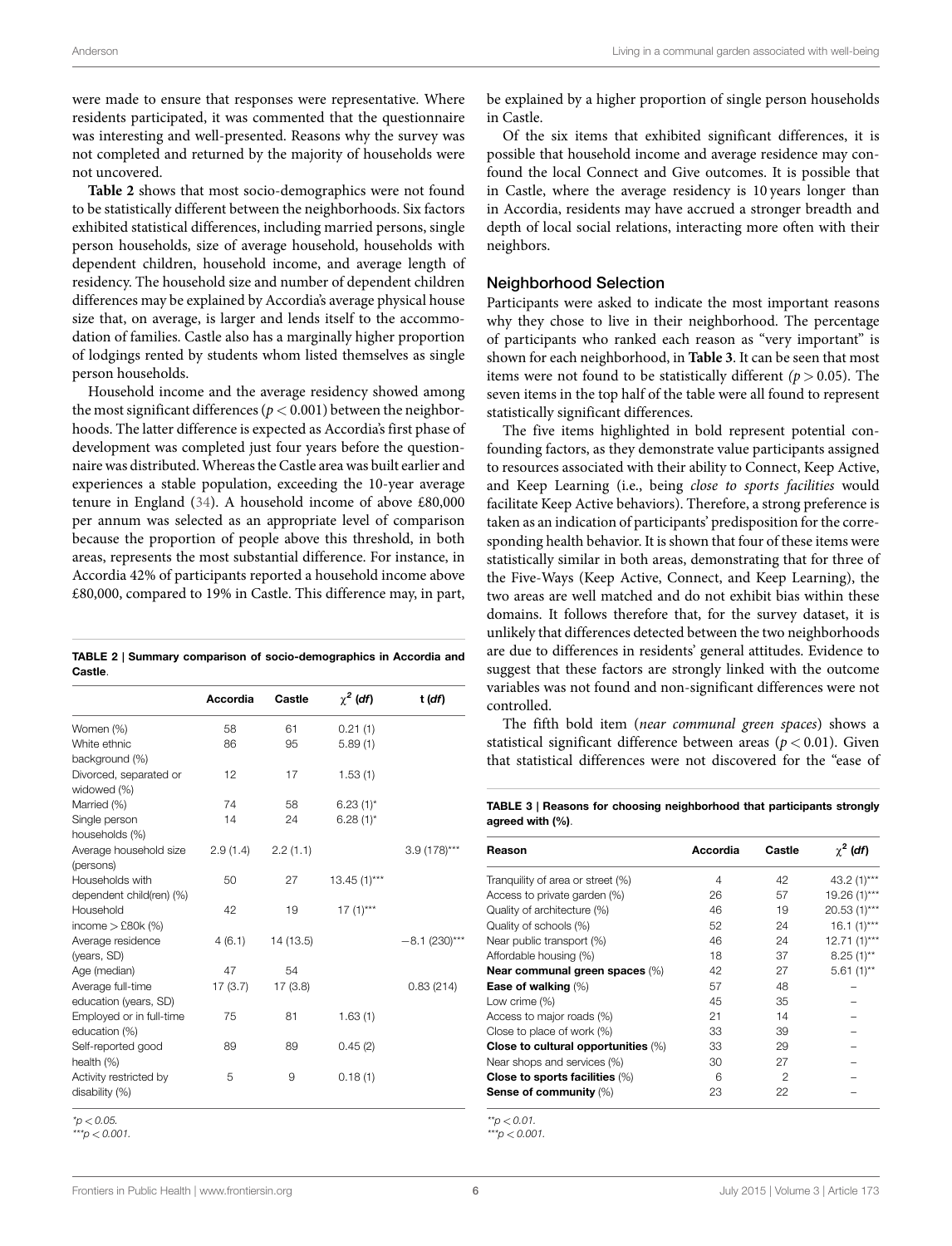walking," "close to sports facilities," and "sense of community" items, it is less likely that Accordia residents' stronger preference for communal green space, compared to Castle, is indicative of this group generally being more physically active or sociable. It is not clear whether Accordia residents may be more *mindful* (i.e., predisposed to Take Notice cognitions). Key factors listed by a small proportion of respondents, under *any other reasons* (i.e., not covered in the questionnaire) included being near to family and limited choice.

# **Main Survey Results**

## Factor Analysis

It was not possible to find a single extant robust questionnaire covering the area of the Five-Ways. Instead, a bespoke instrument was compiled to reflect the five *a priori* constructs. FA was used to reduce 56 items to a compact set of dimensions and to assess the empirical adequacy of the general and local Five-Ways *a priori* concepts (i.e.,  $2 \times 5 = 10$  in total). A list of 44 retained items is provided within Section 1.5 of Supplementary Material.

Seven meaningful factors were extracted and named on the basis of face-value interpretation of high-loading items:

- 1. Attitude to Neighborhood Life
- 2. General Attitude to Nature
- 3. General Attitude to Close Personal Relations
- 4. Attitude to COSP Usage
- 5. General Attitude to Giving and Sociability
- 6. General Attitude to Keep Learning
- 7. General Attitude to Keep Active.

It can be seen that of the 10 *a priori* constructs planned for evaluation, just 2 (Keep Learning and Keep Active) materialized as factors with sufficient construct validity. This meant that 8 of 10 intended specific hypotheses (Five-Ways locally and generally) could not be tested according to psychometrically conventional ways of defining measures. However, it was still possible to test hypotheses for the *a priori* constructs, as well as other hypotheses that are useful to the research objectives of the study.

### Neighborhood Differences

The items that loaded highly on Factors 1 and 4, the two apparently location-specific factors, were combined into a location-specific score. This was repeated for the remainder factors that comprised largely of generally rather than locally worded items. **[Figures 1](#page-6-0)** and **[2](#page-6-1)** compare the average general and local PC scores for the two neighborhoods. Independent *t*-tests were then undertaken to examine average differences between the neighborhoods on general and local PC scoring.

### General Factor Divergences

On average the general first PC score (i.e., of items not in the location-specific factors) appeared to be slightly higher in Accordia  $(M = 0.008, SE = -0.09)$  compared to that observed in Castle ( $M = 0.005$ ,  $SE = 0.08$ ). This difference was not significant  $t(255) = 0.11, p > 0.05$  and had a very small effect  $r = 0.02$ .



<span id="page-6-0"></span>**FIGURE 1 | Comparison of average first PC scores on general factors for Accordia and Castle**.



### <span id="page-6-1"></span>Local Factor Divergences

On average the local first PC score was found to be higher in Accordia ( $M = 0.28$ ,  $SE = 0.09$ ) compared to that observed in Castle ( $M = -0.18$ , SE = 0.08). This difference was found to be significant  $t(255) = 3.72$ ,  $p < 0.0001$  and represented a substantial medium sized effect  $r = 0.23$ .

Together, these results show that, in general, the two groups do not differ in their general dispositions in the domain of community as measured by the items loading on the majority of factors extracted via FA. However, in spite of these resemblances, the Accordia residents reported that they were much more likely to pursue neighborhood-specific activities.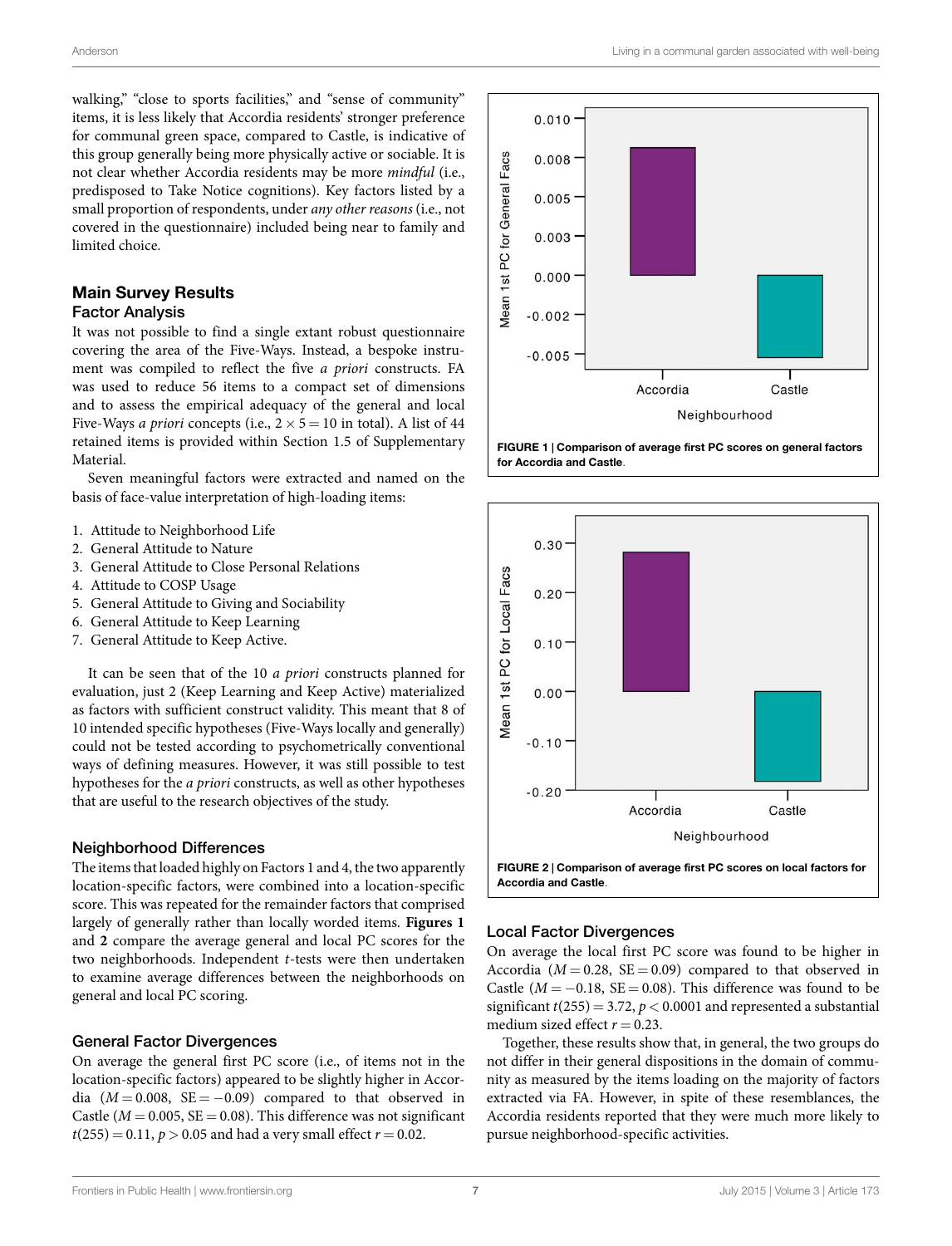## Specific Factor Differences

In order to explore whether the dataset might allow any further conclusions beyond the explicit *a priori* hypothesis related to Keep Learning and Keep Active, as well as establishing whether the residents in Accordia and Castle exhibit additional specific differences, a MANOVA was performed with all seven factor scores. **[Figure 3](#page-7-0)** compares mean factor scores for the two neighborhoods.

Sample sizes in the two neighborhoods were not equal and Box's test was not significant (*>*0.05), providing assurance that the assumption of equality of covariance was not seriously in error. Using Pillai's trace, a significant overall difference was found between the Accordia and Castle groups for the seven factor scores,  $V = 0.09$ ,  $F(7, 249) = 3.72$ ,  $p < 0.001$ .

Simple univariate contrasts were then used to compare the two neighborhoods, for the factor scores revealed on each of the seven factors. The following summarizes the differences for each factor, with one and four repeating in parts what was already shown in the combined hypothesis test:

- 1. *Attitude to Neighborhood Life.* Accordia was found to be significantly higher than Castle for the locally specific sociable activities, *F*(1) = 10.45, *p <* 0.001.
- 2. *Attitude to Nature.* No significant difference was discovered between the neighborhoods for items pertaining to positive behaviors associated with nature,  $F(1) = 3.48$ ,  $p > 0.05$ .
- 3. *Close Personal Relations.* No significant difference was uncovered between the neighborhoods for general close relations,  $F(1) = 0.10, p > 0.05.$
- 4. *COSP Usage.* Accordia was found to be significantly higher than Castle for local residents' usage of outdoor neighborhood spaces,  $F(1) = 10.57$ ,  $p < 0.001$ .
- 5. *Giving and Sociability.* No significant difference was found between the neighborhoods for combined general giving and sociability items,  $F(1) = 0.03, p > 0.05$ .
- 6. *Keep Learning.* No significant disparity was discovered between the neighborhoods for general continued learning behaviors,  $F(1) = 0.00, p > 0.05.$
- 7. *Keep Active.* No significant difference between the neighborhoods was found for typical Keep Active behaviors,  $F(1) = 0.00, p > 0.05.$

With the possible minor exception of Factor 2, all the factors used in this exploration produce strikingly small differences. The Keep Learning and Keep Active similarities strengthen the neighborhood selection findings outlined earlier. Both show that the residents of the two neighborhoods had similar reported general attitudes, in most respects tapped by the questionnaire. It is therefore improbable that any difference between neighborhoods in respect of these two specific dispositions would confound specific local insights revealed.

The Attitude to Neighborhood life score was significantly higher within Accordia than in Castle. This measure is made up of the largely pro-social behavior items (see Supplementary Material), which are specific to neighbors and the local vicinity. Moving to consider a more specific form of control against confounding, the Close Personal Relations factor also consists of pro-social activity, but of a type that is more general; this was very similar between the neighborhoods. It is therefore not likely that the more frequent pursuit of neighborhood behaviors within the Accordia survey sample arises because of any greater friendliness or sociability of the people.

The Attitude to Nature, Giving, and Sociability factors do not correspond closely enough to the Five-Ways *a priori* concepts to warrant specific comparison.

# **Behavior Observation Sample**

A total of 191 observation sweeps were made on a bicycle, to both Accordia and Castle. A total of 382 neighborhood sweeps were made (approximately 65 h of observation). Altogether, 3,758 people were observed in Accordia and 3,540 in Castle.

<span id="page-7-0"></span>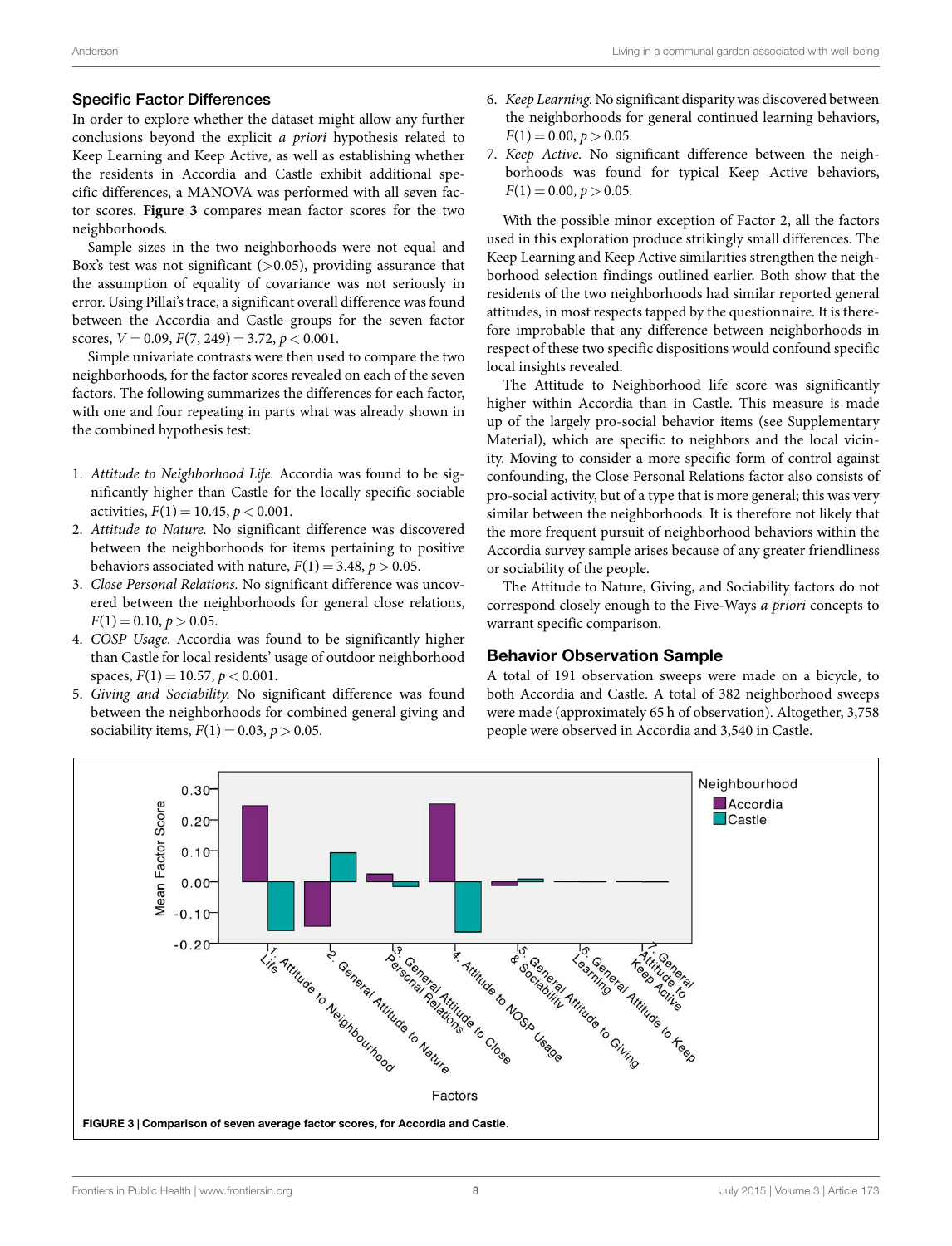## Gender

The proportion of women observed was higher than men in both areas (58% in Castle and 56% in Accordia). A marginally higher proportion (2%) of females was observed than males in Castle, compared to Accordia.

# Estimated Age

**[Figure 4](#page-8-0)** unpacks the age profile of the two observed groups. This chart shows that the ages were similar in each neighborhood but a higher proportion of those people observed in Accordia were children or teenagers. In Accordia, 28% of those people observed were nine years old or younger, compared to 19% in Castle. Also, in Accordia, 16% were estimated as being between the ages of 10 and 19, contrasted with 7% in Castle. In contrast, Castle exhibited a higher percentage within all the age brackets above the age of 19.

# **Main Observation Results**

## Observed Three-Ways Activity

Section 1.4 within Supplementary Material provides a summary of all aggregated primary and secondary Three-Ways behaviors observed, once differences in population size and visitors were taken into consideration (i.e., the proportionate difference was subtracted). Non-Three-Ways activities were also recorded and are listed within this table. The results outlined here concentrate on users deemed to be engaged in one of Three-Ways. Counts were aggregated into socializing (Connect), being physically active (Keep Active) and showing an interest in the immediate social or physical environment (Take Notice) categories, for each neighborhood.

Accordia was associated with both significantly (*p <* 0.001) and substantially more healthy behaviors, summarized in the fourth column of **[Table 4](#page-9-0)**. Between Accordia and Castle, there was 31% difference in Connecting, 29% more Keeping Active, and 4% more Taking Notice. ORs showed that it was 3.58 times more likely to observe Connect activities in Accordia than in Castle. This finding concurs with the self-reported Attitude to Neighborhood Life

reported above. It was 3.38 and 3.58 times more likely to see people Keeping Active and Taking Notice in Accordia, respectively. However, as described in Section "Factor Analysis," coherent local factors for these *a priori* constructs did not emerge during FA. Therefore, direct comparison with the self-reported activities was not possible.

# Where the Activities Occurred

In order to answer which types of COSP were associated with the Three-Ways activity, the location of behaviors were mapped and analyzed. Each dot in **[Figures 5](#page-9-1)** and **[6](#page-10-0)** is placed in the approximate location coded by the researcher at the time the sighting was made. Unlike the observation analyses outline above, the dots represent observations of local residents and visitors.

**[Figures 5](#page-9-1)** and **[6](#page-10-0)** exhibit two clear patterns of Three-Ways behavior that are very similar. Most distinctively, in both Accordia and Castle, high levels of clustering of Connect and Keep Active behaviors can be seen in the children's play areas. In Castle, the precise outline of the play area is deciphered by these purple and teal dots. In Accordia, the main children's play area can also been clearly identified by high clustering to the west of the study boundary. In both areas, the children play areas are the most used type of COSP within each neighborhood. Although more difficult to distinguish (light green dots), both neighborhoods have a high proportion of Take Notice activity concentrated within their play areas.

These figures show that the largest spatial differences in behavior were associated with the streets. For example, in **[Figure 5](#page-9-1)** the purple and teal dots show the number of persons who Connected and Kept Active in the Accordia home zones (a hard-civic COSP sub-type) and local street network. This is compared to **[Figure 6](#page-10-0)**, which shows considerably fewer purple and teal dots in the Castle local streets. Fewer activities can be observed along the pavements in Accordia and the majority of activity in Castle's streets represents cyclists passing through, instead of subjects (particularly children and teenagers) lingering to play, or talk among themselves.

<span id="page-8-0"></span>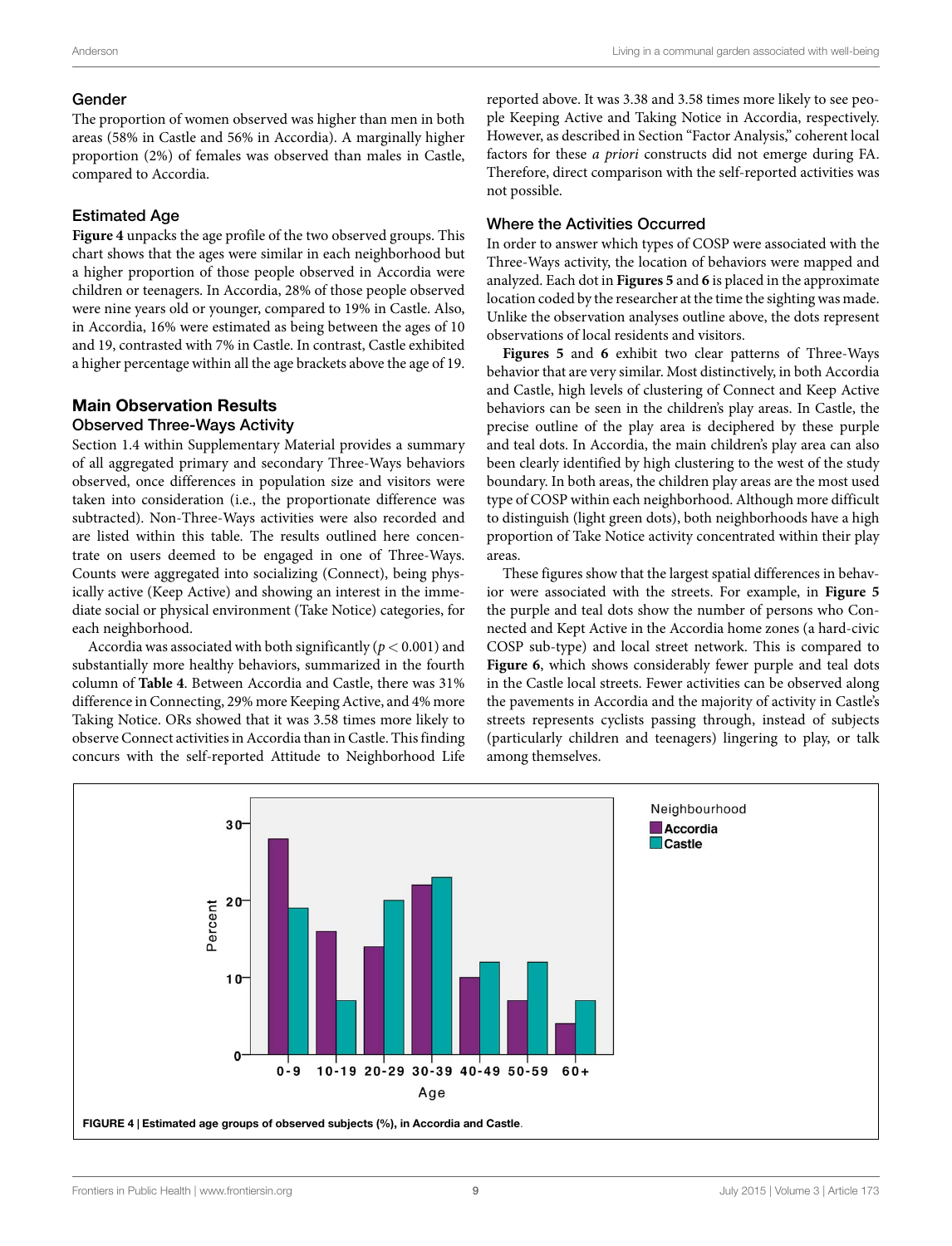Sporadic indications of Keep Active, Connect, and Take Notice activity were observed on the grass areas in both neighborhoods. Within Accordia (**[Figure 5](#page-9-1)**) relatively few dots can be observed in the green spaces, compared to the hard-civic spaces (e.g., local city space and hard-standing) semi-civic areas, providing indication of the popularity of these hard spaces among users.

## Weather

All questionnaires and behavior observations were completed during an 8-week period between the end of April and the beginning of June 2012. Traditionally, Cambridge is in the driest region of Britain([35\)](#page-13-9). However, during the 9-week study period, the

<span id="page-9-0"></span>**TABLE 4 | The number of Three-Ways observed, per cent difference and magnitude of effect**.

| Outcome     | Accordia count | <b>Castle count</b> | % Diff. | Effect size (OR) |
|-------------|----------------|---------------------|---------|------------------|
| Connect     | 2.579          | 1.141               | $31*$   | 3.58 (medium)    |
| Keep active | 2,587          | 1.451               | $29*$   | 3.38 (medium)    |
| Take notice | 225            | 52                  | $4^*$   | 3.58 (medium)    |

*\*p < 0.001.*

NCIC, the UK's official climate center recorded the wettest April and June on record (**[Figure 7](#page-10-1)**). May also saw above average rainfall, which was typical of the UK's second wettest year, according to national records starting in 1910([36\)](#page-13-10). Much of the rain experienced during the study period was extremely heavy, with several bouts of hail and thunder [\(35](#page-13-9)). Temperatures were erratic, with some days around or above average, and one recording of ground frost was made in June.

It is likely that the highly wet, cool and sometimes windy weather had a pronounced negative impact on the amount of activity observed within the neighborhood spaces, as found in the context of these conditions elsewhere([37\)](#page-13-11). This observation is reinforced by the researcher's comparison to a pilot study undertaken within the same neighborhoods in 2011, approximately a year earlier.

### Social and Cultural Confounders

Additional confounding factors were also considered. Throughout the study period and at intervening periods before and after the study, instances of cultural events, the opening or closure of businesses and social influences, such as crime – were monitored via local media and conversation with residents. Both neighborhoods celebrated Queen Elizabeth II's Jubilee during the study period

<span id="page-9-1"></span>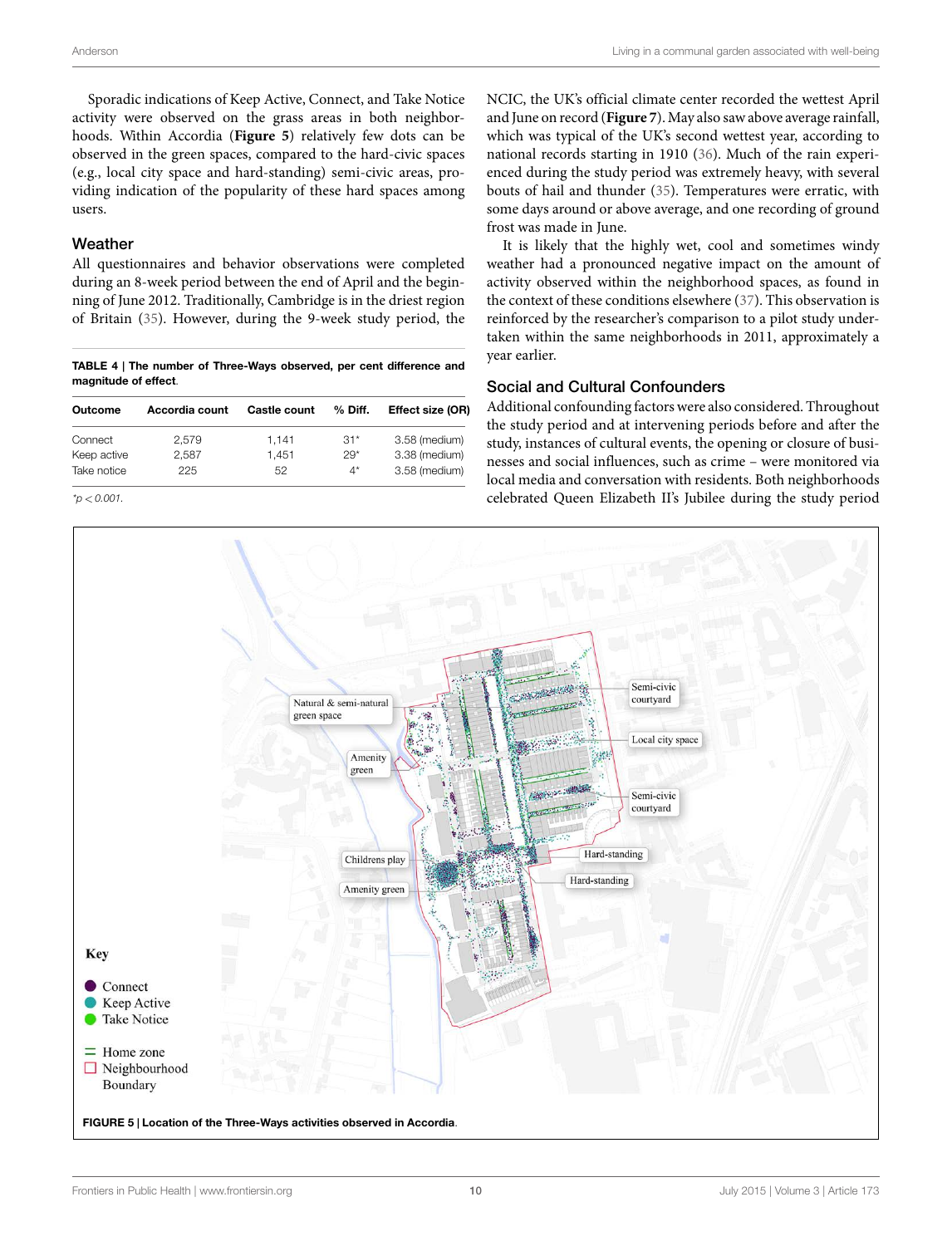

<span id="page-10-0"></span>

<span id="page-10-1"></span>and, shortly before the start of the 9 weeks, Accordia benefited from the introduction of a small Londis franchise grocery outlet. The opening of this shop helped to improve matching with Castle, which has two equivalent shops on the edge of this neighborhood. In sum, evidence of potential social and cultural confounding factors was not found. It is therefore unlikely that the study findings have been unduly influenced by variation within these factors in either of the two areas.

# **Discussion**

# **Key Findings**

It was hypothesized that Accordia's COSP would be associated with higher levels of (a) resident's self-reported pursuit of each of the Five-Ways locally and (b) Accordia residents' observed engagement in each of the Three-Ways, within local COSP. The former (a) was confirmed among adults (17 and over) for Connect and Give activities via Attitude to Neighborhood Life and partially established for Keep Active behaviors, via the COSP Usage factors. FA results did not permit the testing of area differences for Take Notice and Keep Learning *a priori* factors. The latter hypotheses (b) were verified for each of the Three-Ways (Connect, Keep Active, and Take Notice) among adults, teenagers, and children. It is inferred that the behavior findings support the hypotheses confirmed within the self-reported dataset for adults over the age of 17. The observation findings also show that pursuit of the Three-Ways among children and teenagers was higher in Accordia COSP, compared to Castle COSP.

Behavior mapping revealed specific spatial patterns of association. Compared to Castle, considerable amounts of Three-Ways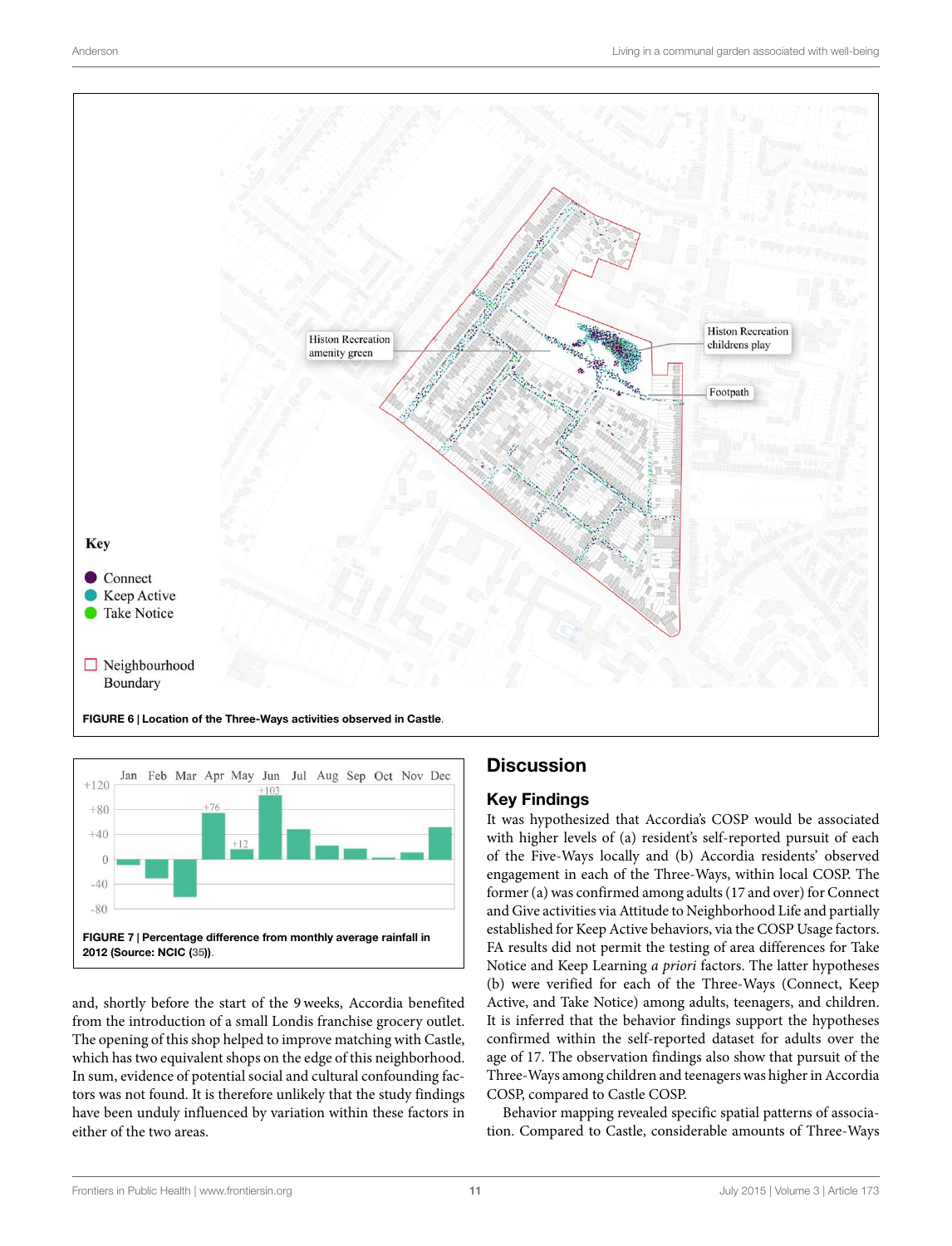activity in Accordia were found within the local streets (most of which were home zones). Within Accordia, user activity was more strongly apparent in additional types of civic-hard space (e.g., hard-standing and local city space) and the semi-civic spaces, when compared to the green spaces. The survey also shows that the study findings were unlikely to be confounded by differences in socio-demographics, general attitudes to the Five-Ways, or selection bias.

## **Comparison with Previous Research**

To the best of the author's knowledge, this research has not been conducted with measures of Take Notice behavior within the same context. Therefore, linking this outcome with previous research is not permissible.

Comparisons can be made for Keep Active, Connect, and Give relations to outdoor neighborhood space design. The case study findings replicate research suggesting proximity, size, and quality of local outdoor amenities are associated with overall physical activity([3](#page-12-2), [4,](#page-12-3) [37,](#page-13-11) [38\)](#page-13-12). However, the majority of these studies did not include psychometrically validated survey measures and/or objective measures, such as direct behavior observation. While several studies have linked child activity with green spaces [\(39](#page-13-13)), this study replicates the finding that home zones are associated with young person activity [\(40](#page-13-14), [41\)](#page-13-15). A handful of behavior observation studies have also linked physical [\(42](#page-13-16)) and social activity([43,](#page-13-17) [44](#page-13-18)) with specific street characteristics, such as shop frontages and street furniture. The evidence base for Connect and Give show positive cross-sectional relations between self-reported measures and green space([45,](#page-13-19) [46](#page-13-20)). Examples of research which examine the role of COSP:POSP ratio are infrequent([5](#page-12-4)).

Survey findings from this study that are not reported here, show that Accordia was associated with the same prevalence of enduring SWB as Castle (paper in preparation). It is inferred that, on average, Accordia residents' well-being may not be undermined by the absence of private garden space. Dunnet and Quasim's Sheffield (UK) study([7](#page-12-6)) found that among several reported reasons, wellbeing benefits were thought to be linked in particular to relaxation and the active creation of a pleasant environment. Early research pertaining to a systematic review provides indication that communal garden space can cater for several of the same benefits([9](#page-12-8)). However, care may be needed to avoid negative impacts [\(47](#page-13-21)).

### **Limitations**

Adverse weather conditions are likely to have limited how representative the findings are for this time of year. However, given expected patterns of climate change, which include greater fluctuation of weather([48](#page-13-22), [49](#page-13-23)), these results may have increasing relevance for the twenty-first century in the UK.

The general applicability of the findings to wider UK society is limited to upper-middle-class populations. The findings are not necessarily generalizable beyond similar groups, who do not pursue cognizant lifestyles. Although a strong response rate was achieved, it is not clear how representative survey participants are of the two residential areas. For example, by chance, people who completed the survey may have a higher predisposition for socialsing – compared to the two-thirds of the neighborhood who did not. The data therefore may not reflect a fair cross-section of either area. Although participants were found to have similar predispositions for social and physical activity, the Frank et al. instrument used to measure neighborhood selection requires psychometric substantiation. When compared to gender ratio in the UK, it was found that males were moderately under represented within the behavior observations and questionnaire findings([28\)](#page-13-2). Within the behavior observation dataset, it is also not clear how closely these subjects are representative of overall neighborhood makeup.

Reliability and validity of insight have been achieved through FA and the comparison of what people report as well as what they are witnessed doing. However, despite drawing upon an established tool([31](#page-13-5)), the precision of behavior results is not clear without future testing (e.g., inter-rater reliability). It is possible that the higher household income in Accordia may confound the Keep Active results. However, given that both neighborhoods fall within the highest percentile categories of UK household income and differences in physical activity between these groups is small ([50\)](#page-13-24), it is likely that any confounding is weak. Finally, although care is taken within this cross-sectional study to account for bias and confounding, findings linking COSP:POSP ratio and types of COSP with well-being behaviors can not be inferred as causal.

## **Conclusion and Recommendations**

The higher proportion of COSP than POSP in Accordia was found to be strongly associated with three forms of behavior related to health and well-being. Accordia provides 36 and 6 m<sup>2</sup> of communal and private outdoor space per resident, respectively. By comparison, Castle provides 56 m<sup>2</sup> private and 14 m<sup>2</sup> communal space per resident. Should the UK Government's planned garden cities adhere to Accordia as a model, and assuming the same provision standards, a 15,000 home development would require 145 hectares of land, contrasted with 242 hectares if built in the same manor as Castle. In other words, each prospective *Accordia garden city* would take a 40% smaller bite from the surrounding countryside or green belt (calculations provided within Supplementary Material). This would mean that a substantial amount of farmland, natural habitat, and amenity space is salvaged from urban sprawl. Where applied in urban settings, this mode of development would mean that *brownfield* land is used 40% more efficiently. The use of home zones and high-quality hard spaces may also facilitate well-being, particularly among children and teenagers and warrants further investigation.

Should behavioral findings outlined here be replicated elsewhere with experimental research, the Accordia model may be built to promote higher SWB by supporting and/or prompting behaviors closely associated with well-being. In addition, it follows that the Accordia "communal garden" approach, whereby overall quantity of outdoor space provision is relatively low, will require fewer roads to serve smaller neighborhoods. In turn, this model brings potential benefits to ecological sustainability, such as reduced vehicular mileage, and therefore carbon consumption and  $CO<sub>2</sub>$  emissions, and fewer impermeable hard surfaces that interfere with heavy rain or flooding. High quality of COSP is also likely to positively impact on social sustainability (e.g., cultivating general population health). If applied in practice, long-term economic benefits include mitigating the cost of severe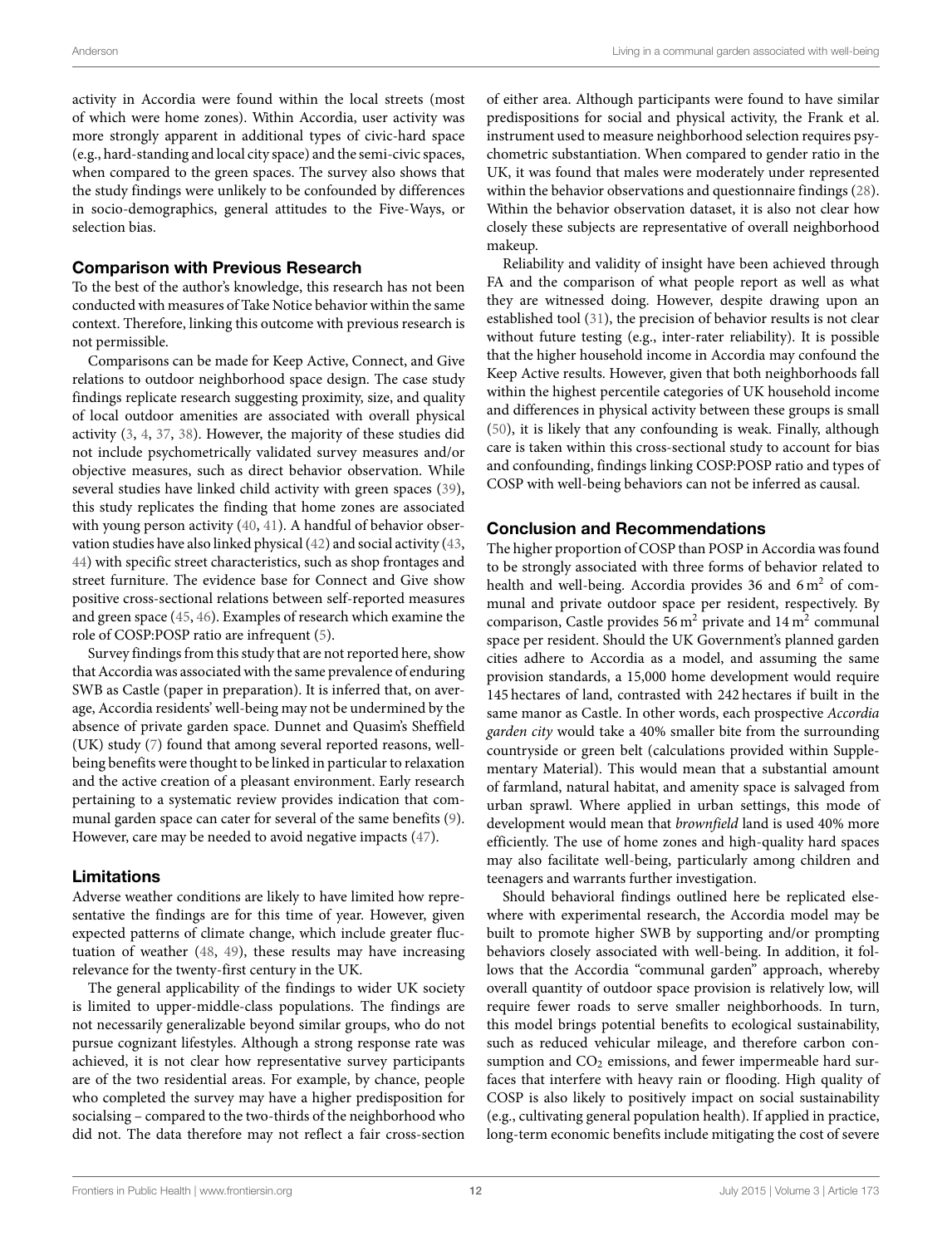weather impact and lowering National Health Service workload and treatment costs.

The UK Government advises that localities should take city design decisions for themselves, on case-by-case basis([1](#page-12-0)). However, the Accordia model may not be received with universal popularity. Although interviews found Accordia to be popular with most residents (paper in progress), private gardens have been found to be preferable in surveys of the general population [\(51](#page-13-25)). Early research provides indication that communal garden space may provide the same benefits as private outdoor space([9](#page-12-8)). It is also probable that locally accessible communal areas support more social contact among residents than private gardens, in particular, among less mobile groups, such as children, teenagers, older persons, and the disabled. However, it remains to be to be established whether communal space might, on average, exceed private gardens, in terms of magnitude and variety of benefit.

New cities and neighborhoods that include both Accordia and Castle models may prove to be more optimal when local needs and circumstances are considered. Key caveats include the ability to maintain COSP, adequate amounts of household windows overlooking (i.e., providing "natural surveillance"), which may not be afforded by areas dominated by high-rise buildings. It should also be noted that although few Accordia residents have private gardens, these people have the opportunity to seek out solitary outdoor experiences, by taking advantage of an adjacent green corridor that links into surrounding rural areas.

# **References**

- <span id="page-12-0"></span>1. Department for Communities and Local Government (DCLG). *Locally-Led Garden Cities Prospectus*. London: DCLG (2014).
- <span id="page-12-1"></span>2. All-Party Parliamentary Group (APPG) on Well-Being Economics. *Well-Being in Four Policy Areas*. London: House of Commons (2014).
- <span id="page-12-2"></span>3. Bauman A, Bull F. *Environmental Correlates of Physical Activity and Walking in Adults and Children: A Review of Reviews*. London: The National Institute for Health and Clinical Excellence (2007).
- <span id="page-12-3"></span>4. Jongeneel-Grimen B, Droomers M, van-Oers HA, Stronks K, Kunst AE. The relationship between physical activity and the living environment: a multi-level analyses focusing on changes over time in environmental factors. *Health Place* (2014) **26**:149–60. doi:[10.1016/j.healthplace.2013.12.003](http://dx.doi.org/10.1016/j.healthplace.2013.12.003)
- <span id="page-12-4"></span>5. Boyko C, Cooper R. *The Effect of the Physical Environment on Mental Well-Being. Foresight – Mental Capital and Well-Being*. London: The Government Office for Science (2008).
- <span id="page-12-5"></span>6. Clark C, Myron R, Stansfield S, Candy B. A systematic review of the evidence on the effect of the built and physical environment on mental health. *J Public Ment Health* (2007) **6**(2):14–27. doi:[10.1108/17465729200700011](http://dx.doi.org/10.1108/17465729200700011)
- <span id="page-12-6"></span>7. Dunnet N, Quasim M. Perceived benefits to human well-being of urban gardens. *Hort Tech* (2000) **10**(1):40–5.
- <span id="page-12-7"></span>8. Guitart D, Pickering C, Byrne J. Past results and future directions in urban community gardens research. *Urban For Urban Green* (2012) **11**:364–73. doi[:10.](http://dx.doi.org/10.1016/j.ufug.2012.06.007) [1016/j.ufug.2012.06.007](http://dx.doi.org/10.1016/j.ufug.2012.06.007)
- <span id="page-12-8"></span>9. Lovell R, Husk K, Bethel A, Garside R. What are the health and wellbeing impacts of community gardening for adults and children: a mixed method systematic review protocol. *Environ Evid* (2014) **3**:20. doi[:10.1186/](http://dx.doi.org/10.1186/2047-2382-3-20) [2047-2382-3-20](http://dx.doi.org/10.1186/2047-2382-3-20)
- <span id="page-12-9"></span>10. Foresight Mental Capital and Well-Being. *Project Final Report*. London: The Government Office for Science (2008).
- <span id="page-12-10"></span>11. Aked J, Thompson S, Marks N, Cordon C. *Five Ways to Well-Being: The Evidence*. London: New Economics Foundation (NEF) (2008).
- <span id="page-12-11"></span>12. Dolan P, Peasgood T, White M. Do we really know what makes us happy? A review of the economic literature on the factors associated with subjective well-being. *J Econ Psychol* (2008) **29**:94–122. doi[:10.1016/j.joep.2007.09.001](http://dx.doi.org/10.1016/j.joep.2007.09.001)

In sum and taken together, previous insights and the findings of this research show that well-designed communal space is strongly associated with well-being. In this study, the benefit is greater than that provided by a comparable neighborhood that has more private garden area than communal space. These findings can be used to help designers, communities, local, and national governments achieve balanced discussion in shaping future development.

# **Acknowledgments**

This research was supported by the Engineering and Physical Sciences Research Council, grant number EP/P505445/1. Special thanks is directed toward Ian Cray and Peter Danson of the Accordia Resident Association and Richard Footitt of the Richmond Road Resident Association, in Castle. Gratitude is also extended to Professor Huppert (Department of Psychiatry), Professor Steemers (Department of Architecture), Prof. Mark Haggard (Department of Psychology) and Dr. David Olgivie (Centre for Activity and Environment Research) based at the University of Cambridge for their support throughout the study and Professor Florian Kaiser at Otto-von-Guericke University.

# **Supplementary Material**

The Supplementary Material for this article can be found online at <http://journal.frontiersin.org/article/10.3389/fpubh.2015.00173>

- 13. Huppert F. Psychological well-being: evidence regarding its causes and consequences. *Appl Psychol Health Well Being* (2009) **1**:137–64. doi[:10.1111/j.](http://dx.doi.org/10.1111/j.1758-0854.2009.01008.x) [1758-0854.2009.01008.x](http://dx.doi.org/10.1111/j.1758-0854.2009.01008.x)
- 14. Helliwell JF, Putnam R. The social context of well-being. *Philos Trans R Soc Lond B Biol Sci* (2004) **359**:1435–46. doi[:10.1098/rstb.2004.1522](http://dx.doi.org/10.1098/rstb.2004.1522)
- 15. Helliwell JF. Institutions as enablers of well-being: the Singapore Prison case study. *Int J Wellbeing* (2011) **1**(2):255–65. doi[:10.5502/ijw.v1i2.7](http://dx.doi.org/10.5502/ijw.v1i2.7)
- <span id="page-12-12"></span>16. Powdthavee N. Putting a price tag on friends, relatives, and neighbours: using surveys of life satisfaction to value social relationships. *J Soc Econ* (2008) **37**:1459–80. doi:[10.1016/j.socec.2007.04.004](http://dx.doi.org/10.1016/j.socec.2007.04.004)
- <span id="page-12-13"></span>17. Lee IM, Shiroma EJ, Lobelo F, Puska P, Blair SN, Katzmarzyk PT, et al. Effect of physical inactivity on major non-communicable diseases worldwide: an analysis of burden of disease and life expectancy. *Lancet* (2012) **380**:219–29. doi[:10.](http://dx.doi.org/10.1016/S0140-6736(12)61031-9) [1016/S0140-6736\(12\)61031-9](http://dx.doi.org/10.1016/S0140-6736(12)61031-9)
- <span id="page-12-14"></span>18. Sofi F, Valecchi D, Bacci D, Abbate R, Gensini GF, Casini A, et al. Physical activity and risk of cognitive decline: a meta-analysis of prospective studies. *J Intern Med* (2010) **269**:107–17. doi:[10.1111/j.1365-2796.2010.02281.x](http://dx.doi.org/10.1111/j.1365-2796.2010.02281.x)
- <span id="page-12-15"></span>19. Chambers R, Gullone E, Allen NB. Mindful emotion regulation: an integrative review. *Clin Psychol Rev* (2009) **29**(6):560–72. doi:[10.1016/j.cpr.2009.06.005](http://dx.doi.org/10.1016/j.cpr.2009.06.005)
- 20. Hofmann SG, Sawyer AT, Witt AA, Oh D. The effect of mindfulness-based therapy on anxiety and depression: a meta-analytic review. *J Consult Clin Psychol* (2010) **78**(2):169–83. doi[:10.1037/a0018555](http://dx.doi.org/10.1037/a0018555)
- <span id="page-12-16"></span>21. Tang YY, Yang L, Leve LD, Harold GT. Improving executive function and its neurobiological mechanisms through a mindfulness-based intervention: advances within the field of developmental neuroscience. *Child Dev Perspect* (2012) **6**(4):361–6. doi:[10.1111/j.1750-8606.2012.00250.x](http://dx.doi.org/10.1111/j.1750-8606.2012.00250.x)
- <span id="page-12-17"></span>22. Kirkwood T, Bond J, May C, McKeith I, Teh M. *Mental Capital Through Life Challenge Report*. London: Foresight Mental Capital and Wellbeing Project (2008). 20 p.
- 23. Feinstein L, Vorhaus J, Sabates R. *Learning Through Life Challenge Report*. London: Foresight Mental Capital and Wellbeing Project (2008). 20 p.
- <span id="page-12-18"></span>24. Goswami U. *Cognitive Development: The Learning Brain*. Hove: Psychology Press (2008).
- <span id="page-12-19"></span>25. Dunn E. Spending money on others promotes happiness. *Science* (2008) **319**:1687. doi[:10.1126/science.1150952](http://dx.doi.org/10.1126/science.1150952)